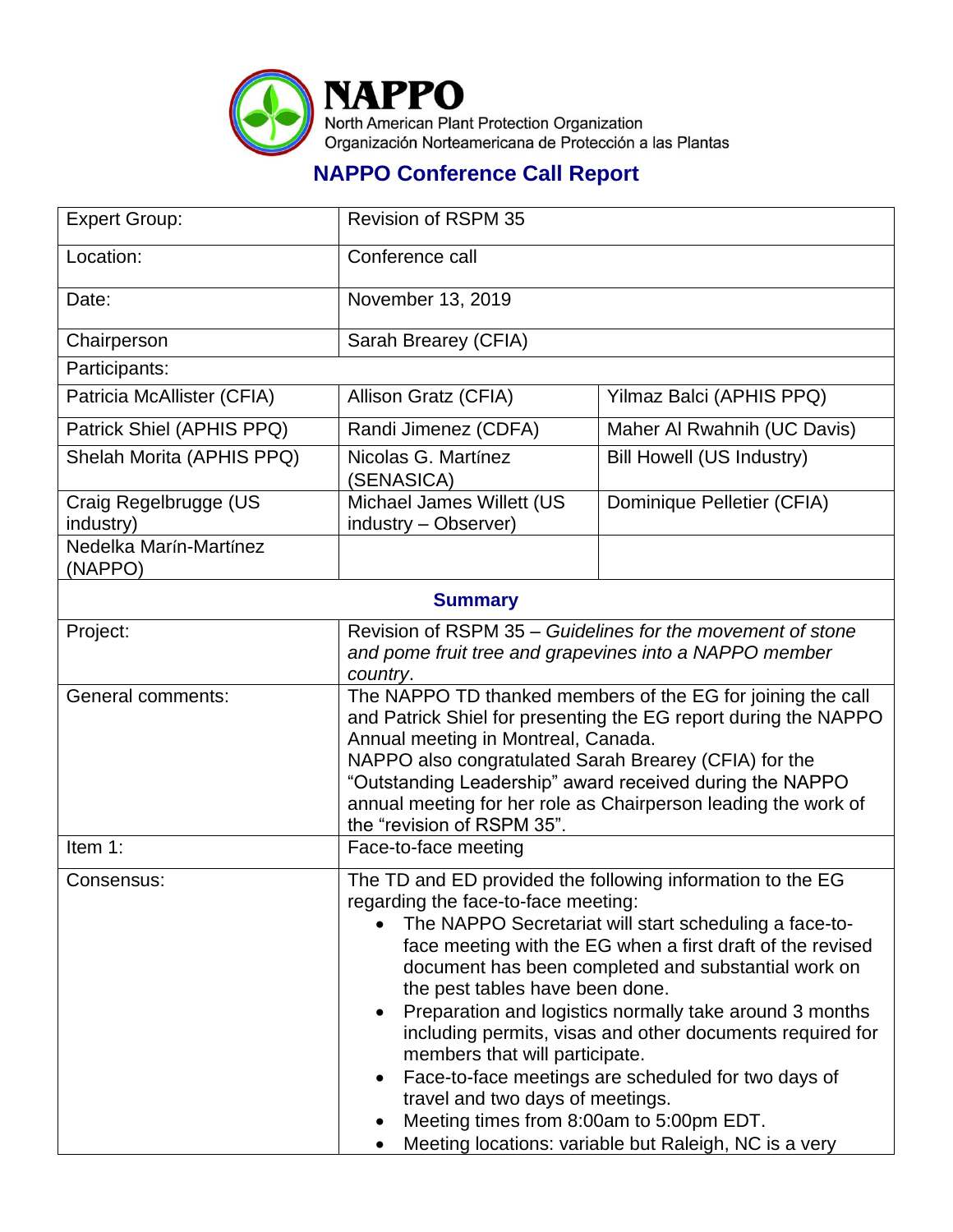|                                                          | groups.<br>assistance.<br>conference call with the entire EG.                          | strategic location. Meeting venue will depend on the group<br>size. The conference room in the NAPPO Secretariat<br>offices is ideal for a group of 8 people. The NAPPO<br>Secretariat will consider alternative options for larger<br>NAPPO will consider providing partial financial support for<br>travel and lodging for EG members that require<br>EG members from Mexico indicated they will need an invitation<br>from NAPPO and specific dates for the meeting to participate.<br>The TD will send a poll to the group with best options for a face-<br>to-face meeting on February, March, or April 2020.<br>In preparation for a face-to-face meeting, the Chairperson<br>requested to the sub-group coordinators to send a copy of the<br>latest updated versions of pest tables to the chairperson.<br>Subgroup coordinators agreed to have a conference call with the<br>subgroups to discuss pest tables progress before the next |  |  |
|----------------------------------------------------------|----------------------------------------------------------------------------------------|-------------------------------------------------------------------------------------------------------------------------------------------------------------------------------------------------------------------------------------------------------------------------------------------------------------------------------------------------------------------------------------------------------------------------------------------------------------------------------------------------------------------------------------------------------------------------------------------------------------------------------------------------------------------------------------------------------------------------------------------------------------------------------------------------------------------------------------------------------------------------------------------------------------------------------------------------|--|--|
| Item 2:                                                  | Document revision.                                                                     |                                                                                                                                                                                                                                                                                                                                                                                                                                                                                                                                                                                                                                                                                                                                                                                                                                                                                                                                                 |  |  |
| Consensus:                                               | meeting discussion.                                                                    | EG members continue the revision of the document. Comments<br>and notes were added for consideration during a face-to-face                                                                                                                                                                                                                                                                                                                                                                                                                                                                                                                                                                                                                                                                                                                                                                                                                      |  |  |
| <b>Next Steps</b>                                        |                                                                                        |                                                                                                                                                                                                                                                                                                                                                                                                                                                                                                                                                                                                                                                                                                                                                                                                                                                                                                                                                 |  |  |
| <b>Responsible Person</b>                                | <b>Action</b>                                                                          | <b>Date</b>                                                                                                                                                                                                                                                                                                                                                                                                                                                                                                                                                                                                                                                                                                                                                                                                                                                                                                                                     |  |  |
| <b>NAPPO TD</b>                                          | Provide dates for a possible face-to-face meeting in<br>February, March or April 2020. |                                                                                                                                                                                                                                                                                                                                                                                                                                                                                                                                                                                                                                                                                                                                                                                                                                                                                                                                                 |  |  |
| Sub-groups                                               | Provide updated pest tables to the chairperson                                         |                                                                                                                                                                                                                                                                                                                                                                                                                                                                                                                                                                                                                                                                                                                                                                                                                                                                                                                                                 |  |  |
| <b>Next Meeting</b>                                      |                                                                                        |                                                                                                                                                                                                                                                                                                                                                                                                                                                                                                                                                                                                                                                                                                                                                                                                                                                                                                                                                 |  |  |
| Location:                                                | Conference call                                                                        |                                                                                                                                                                                                                                                                                                                                                                                                                                                                                                                                                                                                                                                                                                                                                                                                                                                                                                                                                 |  |  |
| Date:                                                    | January 15, 2020 from 12:30 to 2:00pm EDT                                              |                                                                                                                                                                                                                                                                                                                                                                                                                                                                                                                                                                                                                                                                                                                                                                                                                                                                                                                                                 |  |  |
| <b>Proposed Agenda Items</b>                             |                                                                                        |                                                                                                                                                                                                                                                                                                                                                                                                                                                                                                                                                                                                                                                                                                                                                                                                                                                                                                                                                 |  |  |
| 1. Welcome and introductory remarks - NAPPO              |                                                                                        |                                                                                                                                                                                                                                                                                                                                                                                                                                                                                                                                                                                                                                                                                                                                                                                                                                                                                                                                                 |  |  |
| 2. Review / amend / approve conference call agenda - All |                                                                                        |                                                                                                                                                                                                                                                                                                                                                                                                                                                                                                                                                                                                                                                                                                                                                                                                                                                                                                                                                 |  |  |
| 3. Selection of meeting rapporteur - All                 |                                                                                        |                                                                                                                                                                                                                                                                                                                                                                                                                                                                                                                                                                                                                                                                                                                                                                                                                                                                                                                                                 |  |  |
| 4. Face-to-face meeting - All/NAPPO                      |                                                                                        |                                                                                                                                                                                                                                                                                                                                                                                                                                                                                                                                                                                                                                                                                                                                                                                                                                                                                                                                                 |  |  |